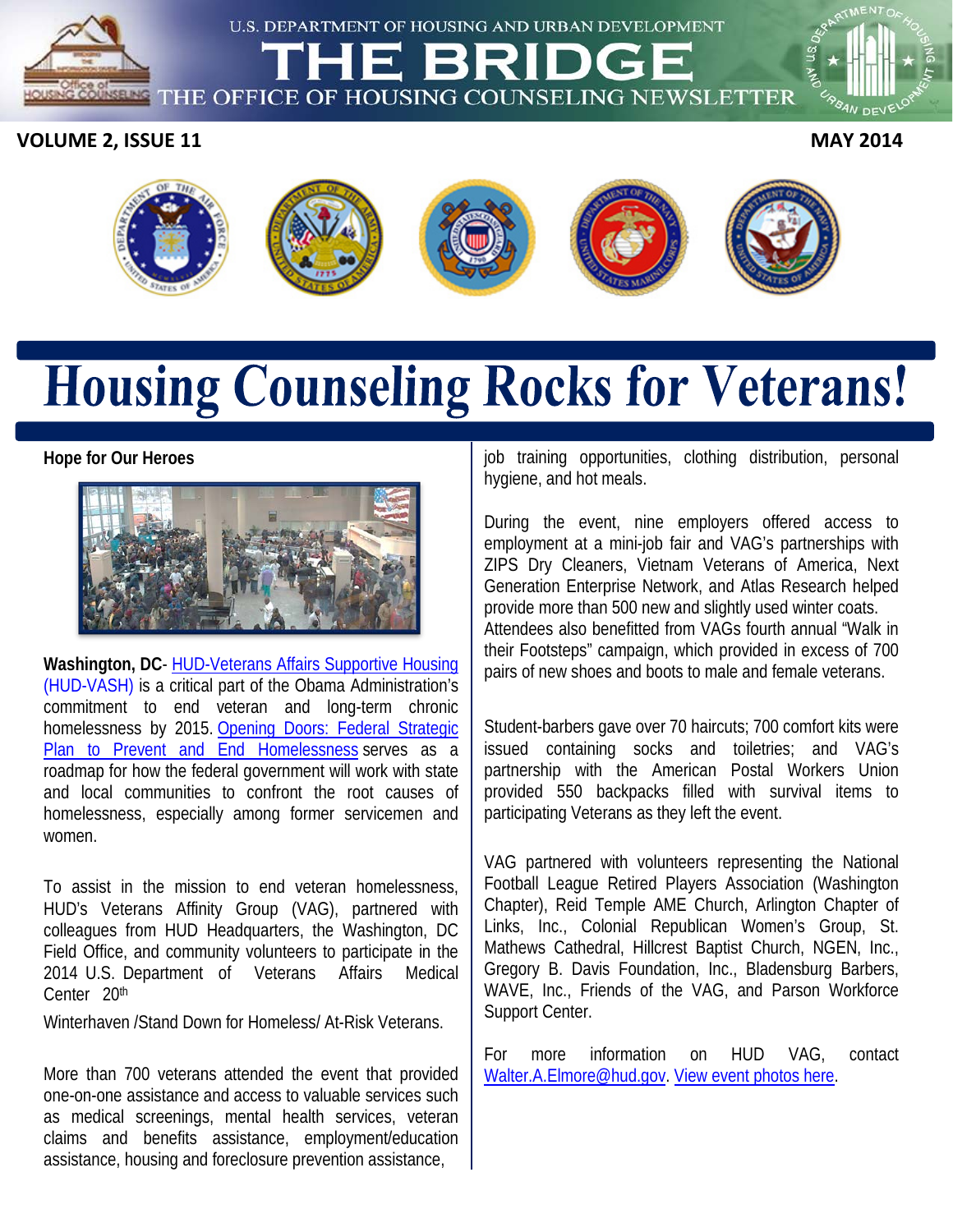Greetings,



**Sarah Gerecke** *Deputy Assistant Secretary Office of Housing*

While the number of veterans experiencing homelessness has declined by 24 percent since 2010, some veterans still are more likely to live outdoors—unsheltered—and experience long-term, chronic homelessness. According to, *Opening Doors: Federal Strategic Plan to Prevent and End Homelessness,* federal, state, and local leaders together with service providers, advocates, the private sector, and faith based, philanthropic, and community organizations are working together to reach this milestone by 2015,.

The plan focuses on strategies that have proven successful in helping homeless veterans obtain affordable housing, jobs, and access to health and behavioral health care. The recommended strategic action is concentrated in five key areas:

- 1. Provide Affordable Housing
- 2. Provide Permanent Supportive Housing
- 3. Increase Meaningful and Sustainable Employment
- 4. Reduce Financial Vulnerability
- 5. Transform the Homeless Crisis Response System

after military service. This edition of *'The Bridge'* features housing counseling agencies, intermediaries, and [HUD](http://portal.hud.gov/hudportal/HUD?src=/program_offices/comm_planning/veteran_information)  [programs](http://portal.hud.gov/hudportal/HUD?src=/program_offices/comm_planning/veteran_information) that benefit veterans and military families across all key areas. Success stories demonstrate how housing counseling agencies have a major role in helping military families and veterans to secure stable housing, improve their financial stability, and prepare for life

Here at the Office of Housing Counseling, we are proud to work with our federal colleagues not only within HUD but also at other agencies to make sure that housing counseling addresses the needs of veterans. We have assisted the Consumer Financial Protection Bureau in its outreach efforts, and consulted with the Veterans Administration mortgage programs to make sure borrowers are aware of the benefits of housing counseling. These programs have in turn informed our work, and we look forward to more collaborations. Our office is greatly enhanced by the current and past military service of many Office of Housing Counseling colleagues. I'd like to salute and thank the following staff for their service to our country: Brian Handshy, Beth Eilers, Linda Bozeman, Kendel King, Edsel Swain, Jasmin Moore, Javon Blye, and George Grotheer. Many other staff members support parents, children and friends and family in the military, and I would like to take this opportunity to thank them as well.

May is also a month to celebrate our Asian American and Pacific Islander heritage. Many housing counseling agencies and intermediaries focus on services to consumers born in the Far East, southeast Asia, the Indian subcontinent, and Pacific Rim and Island nations with services that are sensitive to language and cultural needs. Counselors in HUDapproved housing counseling agencies provide services in Cambodian, Cantonese, Mandarin, Vietnamese, Hmong, Hindi, Urdu, Korean, Farsi, and Indonesian – in addition to languages accessible through partnerships with other nonprofit organizations. We are proud of their important work to reach a community that faces many housing challenges. You will read about a few of these programs in this edition of *'The Bridge.'*

#### *Sarah*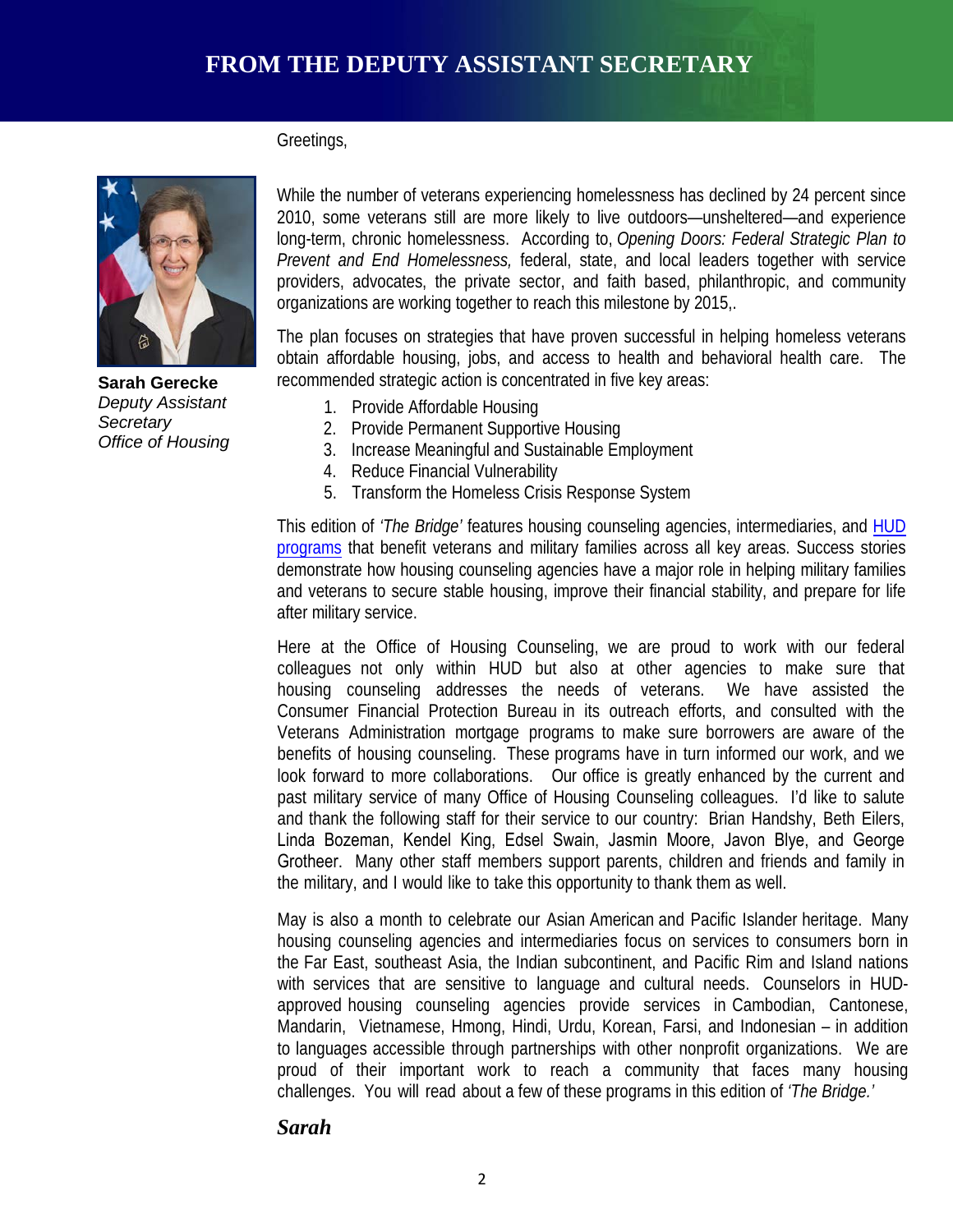## **SUPPORTING AMERICA'S MILITARY FAMILIES WITH THE VETERANS FORECLOSURE PREVENTION INITIATIVE**

 They serve our nation and the Homeownership Preservation Foundation (HPF) is honored to serve them. Currently, there are 1.4 million men and women actively serving in the U.S armed forces. According to some estimates, there are over 22 million U.S. veterans. Many service members who most recently served in the Iraqi and Afghan wars have been hit hard by today's challenging economy and fragile employment market. HPF supports America's military members, veterans and their families by providing housing counseling developed for them and delivered by them.

#### **Specialized Programs for Military Families**

In 2013, HPF and the Consumer Financial Protection Bureau (CFPB) began discussions on how to better assist retired, active, veteran or reserved military veteran members. HPF developed a specialized program that focused on serving this community. The program included changing the first contact center engagement protocols to identify service members and gather data earlier in the process; enhancing telephone routing to enable a warm transfer to the program/service that best fits the client's individual needs; and training counselors on specific military programs to best assist them.

#### **Dedicated Team of Counselors**

On average, HPF receives approximately 250 calls a week answered by a dedicated team of counselors who are either former military or have been trained on specific military circumstances and programs. This is an essential element to the program as it allows callers to be more comfortable and open with sharing their situations. Call statistics indicate:

- The majority of the callers are current on their mortgage payments (44 percent)
- For those not sent to the HPF Counseling Network, 6 percent were referred to a local HUD counseling agency, 6 percent were referred to our anti-scam team.
- Reduction in income was the number one reason for default on their mortgage (28 percent), with unemployment as the number two reason (20 percent). Illness was the third highest reason for default.
- 52 percent of the callers were former or active Army, followed by 20 percent Navy.
- 59 percent of the callers stated they are veterans.

Military service members continue to be targeted by scams, experience high levels of financial stress driven by unique circumstances, and often prefer to access a service that provides anonymity and flexibility.

HPF is dedicated to serving all homeowners and their families with services and programs that will help to resolve their current financial stress, mortgage challenges and begin to build the financial capability that will lead them to long-term financial security.

#### **Help is Only a Phone Call Away**

Through the trademarked Homeowners Hope Hotline, 888- 995-HOPE, HPF has handled nearly 8 million calls from distressed homeowners since the beginning of the housing crisis. These calls have enabled HPF to collect critical data in an effort to develop targeted counseling treatments that will adequately assist homeowners.

As the housing crisis continues to abate, HPF is dedicated to serve the thousands of active and non-active military homeowners who are currently protecting or have protected our great nation.

**CHAMPIONS OF SERVICE CONSUMING** For more information on HPF, visit the 995-HOPE [website..](http://www.995hope.org/)

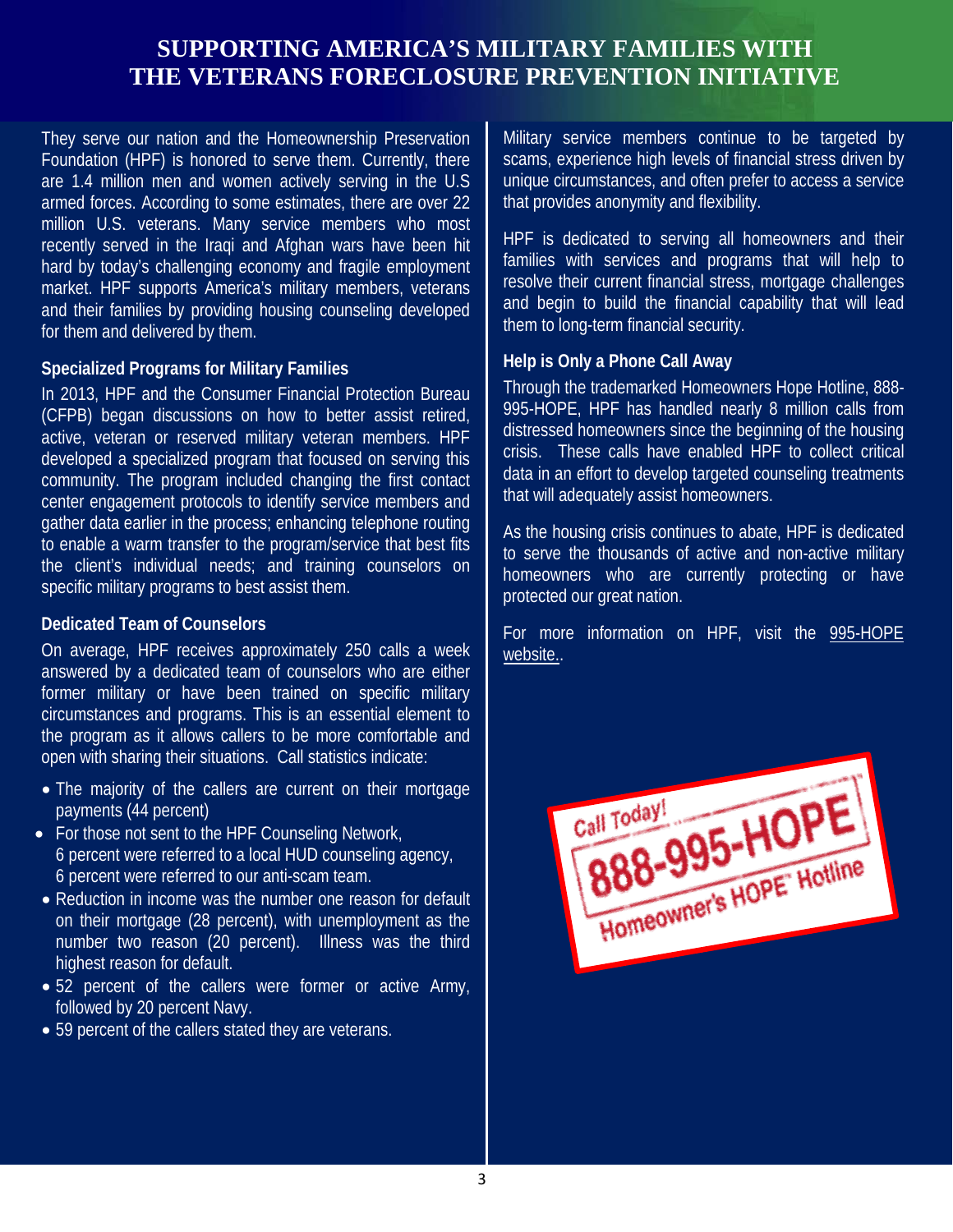## **ACTIVE MILITARY AND VETERANS GET EQUIPPED TO MAKE INFORMED HOUSING CHOICES**

By Amy Grayson, Director, NeighborWorks Center for Homeownership Education and Counseling

Housing counseling and financial education programs are essential to equipping active military and veterans with the tools they need to make informed choices about housing and credit. For many years, NeighborWorks America has provided these programs to veterans and civilians in communities across the U.S., with network members active in all 50 states, the District of Columbia and Puerto Rico.

#### **Housing Counseling and Education for Veterans**

Today, NeighborWorks America helps to provide housing counseling and education to veterans and active duty personnel in two main ways:

- First, by supporting the delivery of housing counseling and financial education through grants and technical assistance to the more than 240 locally-managed nonprofits that are part of the NeighborWorks network,
- Second, through management of the NeighborWorks • Training Institute and place-based training events around the country.

#### **Helping Veterans to Secure Stable Housing**

NeighborWorks organizations deliver housing counseling services to veterans in local offices and on-site at networkowned multifamily properties. For example, Hudson River Housing (HRH), a NeighborWorks network member based in Poughkeepsie, NY will open a 26-unit single room occupancy building specifically for veterans. HRH and many other NeighborWorks organizations participate in the Supportive Services for Veteran Families programs, which enable lowincome veterans and their families to receive financial planning assistance related to securing stable housing.

#### **VA Lending Basics for Housing Counselors**

Helping to secure stable rental housing is just one aspect of NeighborWorks' program efforts for veterans and active duty personnel. A significant part of NeighborWorks counseling efforts are focused on homeownership — buying a home,

maintaining it and managing unexpected financial crises that could lead to mortgage default and possible foreclosure. To assist veterans with the VA mortgage product, NeighborWorks America trains housing counselors on this unique loan as part of the NeighborWorks Lending Basics course taught at the Training Institutes or local place-based training events. Details on this course, Training Institutes and place-based-training can be found at [the Training](http://www.nw.org/training)  [Institute's website.](http://www.nw.org/training)

Additionally, NeighborWorks America makes every effort to train and offer professional certifications through classes taught on military bases or very close by.

#### **Providing Overlooked Benefits**

One of the more overlooked benefits to active military and veterans from working with NeighborWorks organizations is that these nonprofits often have information about down payment assistance programs that could help lower the cost of the monthly mortgage payment.

VA mortgages do not require a down payment, and do allow for some closing costs to be rolled into the final amount borrowed when buying the home. However, NeighborWorks network housing counselors can work with veterans to obtain down payment and closing cost assistance to help reduce the monthly payment. In short, NeighborWorks housing counselors can help active duty service members or veterans borrow less money.

Finally, NeighborWorks network of housing and financial education counselors are there to assist military personnel with financial capability planning. From help to establish budgets that track ongoing spending, to help that sets-up long-term goals such as homeownership, paying for college or starting a business and more, the NeighborWorks network helps veterans and their families succeed financially and build stronger, healthier lives.

For more information, visit the [NeighborWorks](http://www.nw.org/) website.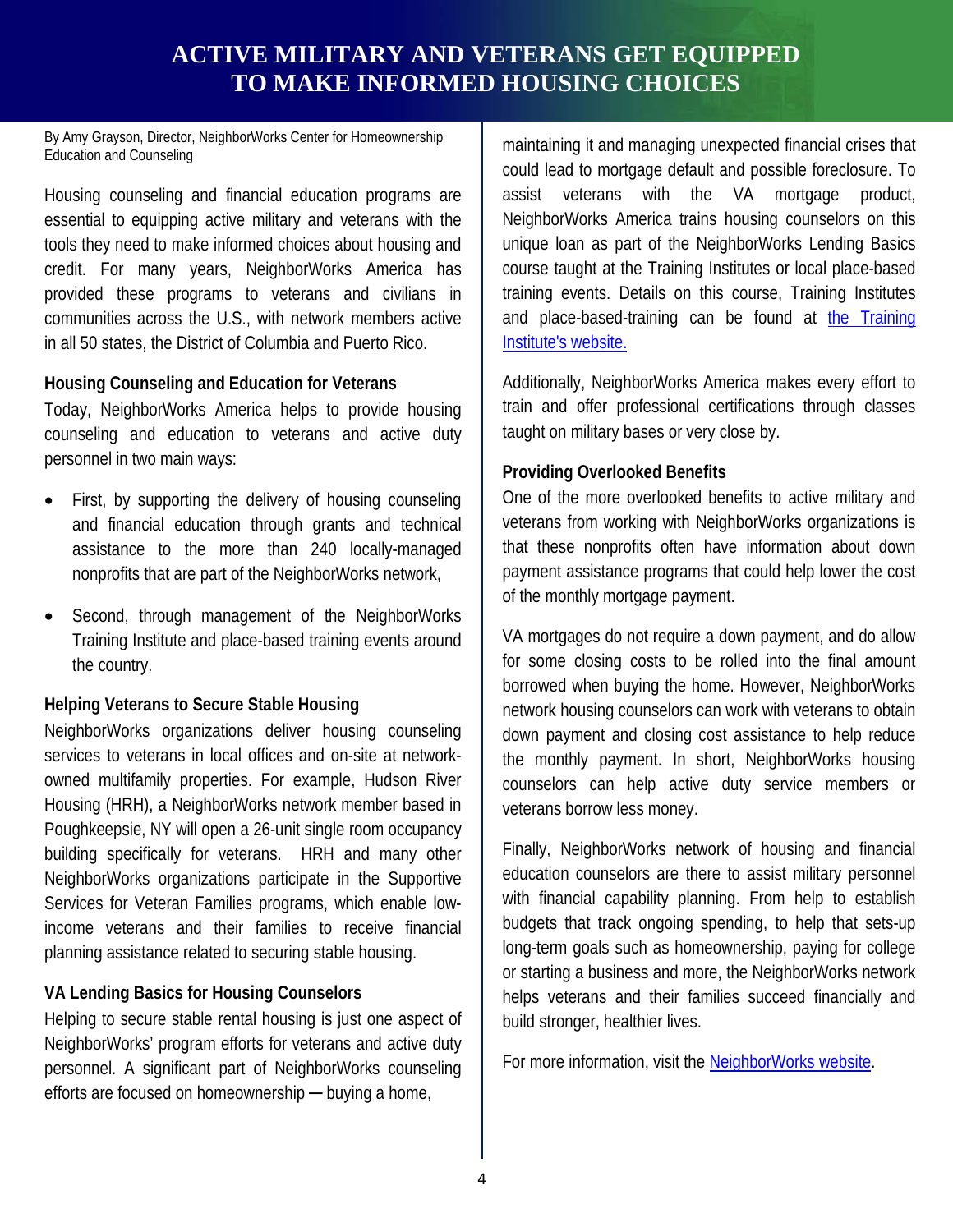## **HELPING MILITARY FAMILIES ACHIEVE A BRIGHTER FINANCIAL FUTURE**



*Housing Counselors, Belinda Balderas (l), Katherine Benavidez (r), Corpus Christi, TX*

**Atlanta, GA** - GreenPath considers it a privilege to support service members and their families by providing valuable counseling and education to help them achieve a brighter financial future. GreenPath's financial counselors are knowledgeable about the unique challenges faced by military families. Whether the issue is with debt or mortgage-related during Permanent Change of Station or deployment, or with options to reduce interest rates or payments, GreenPath's counselors are there to help.

#### **Customized Counseling Sessions**

GreenPath customizes counseling sessions based on a service member's individual situation, and makes sure that an Action Plan is created which spells out the important next steps. In the community, GreenPath provides Financial Wellness Days, offered in partnership with military bases or other military sponsored events. These include a combination of workshops and personal, one-on-one Financial Health Checkups.

#### **Veterans Outreach**

In Ocala, FL GreenPath counselors answer financial and housing questions from veterans through radio station WOCA's on-air veterans program. In Kingsville and Corpus Christi, TX, GreenPath counselors provide classes, counseling and education through the Transition Assistance Program for service members who are exiting the military and returning to civilian life.

GreenPath has been providing monthly workshops and counseling at the Naval Air Station Corpus Christi for many years, and the partnership has proved mutually beneficial. Due to its success, GreenPath is expanding its geographic footprint into the San Antonio, TX area through its partnership with Family Endeavors. The organizations will provide service members with financial solutions regarding credit, debt and housing. For more information, visit [GreenPath.](http://www.greenpath.com/)



**San Francisco, CA** - [ASIAN, Inc.,](http://www.asianinc.org/) a community development agency serving a diverse, multiracial clientele, had the privilege of helping the family of a Korean War veteran save their home. Pov Oum, the agency's Housing Program Manager, worked with Mr. Bernard Foston, an 86-year-old father of six; Korean War veteran; retired Dean of Veterans, Dependents and Non-Residents at City College of San Francisco; and a chaplain of a local veterans' organization.

**CHAMPIONS OF SERVICE AND SERVICE AND SERVICE AND SERVICE AND SERVICE AND SERVICE AND SERVICE AND SERVICE AND SERVICE AND SERVICE AND SERVICE AND SERVICE AND SERVICE AND SERVICE AND SERVICE AND SERVICE AND SERVICE AND SERV** Mr. Foston came upon hard times when he became a widower in 2005, after 53 years of marriage. In his state of mourning, his bills piled up. The situation became so dire that he had to ask his daughter, Heaven, for help. She took quick had lived in for more than half a century. She sought help from organizations that left her confused and frustrated. Heaven and Mr. Foston became increasingly despondent until one of Heaven's friends referred her to ASIAN, Inc.

> Through ASIAN, Inc.'s foreclosure prevention program, the Fostons received one-on-one counseling in person. Given the amount of equity in his home, Ms. Oum helped educate Mr. Foston about options that would allow him to remain there while satisfying his arrearages. She assumed the servicer would prefer an outcome that would result in Mr. Foston selling his home under duress in order to pay arrearages. Immediately, Ms. Oum recommended several back-up plans including a reverse mortgage. After receiving a trustee sale notice, Mr. Foston decided to pursue a reverse mortgage.

> The day that Mr. Foston was scheduled to sign the final reverse mortgage approval and loan documents, Ms. Oum informed him that he was approved for the Home Affordable Modification Program. This "miracle" news brought tears of joy to the Fostons. ASIAN, Inc. was able to work with the bank to stop the foreclosure and collaborate with the Fostons on a plan of action to manage their new mortgage terms.

> "We are proud to say that Mr. Foston is still living in his home today with his children and grandchildren," said Ms. Oum.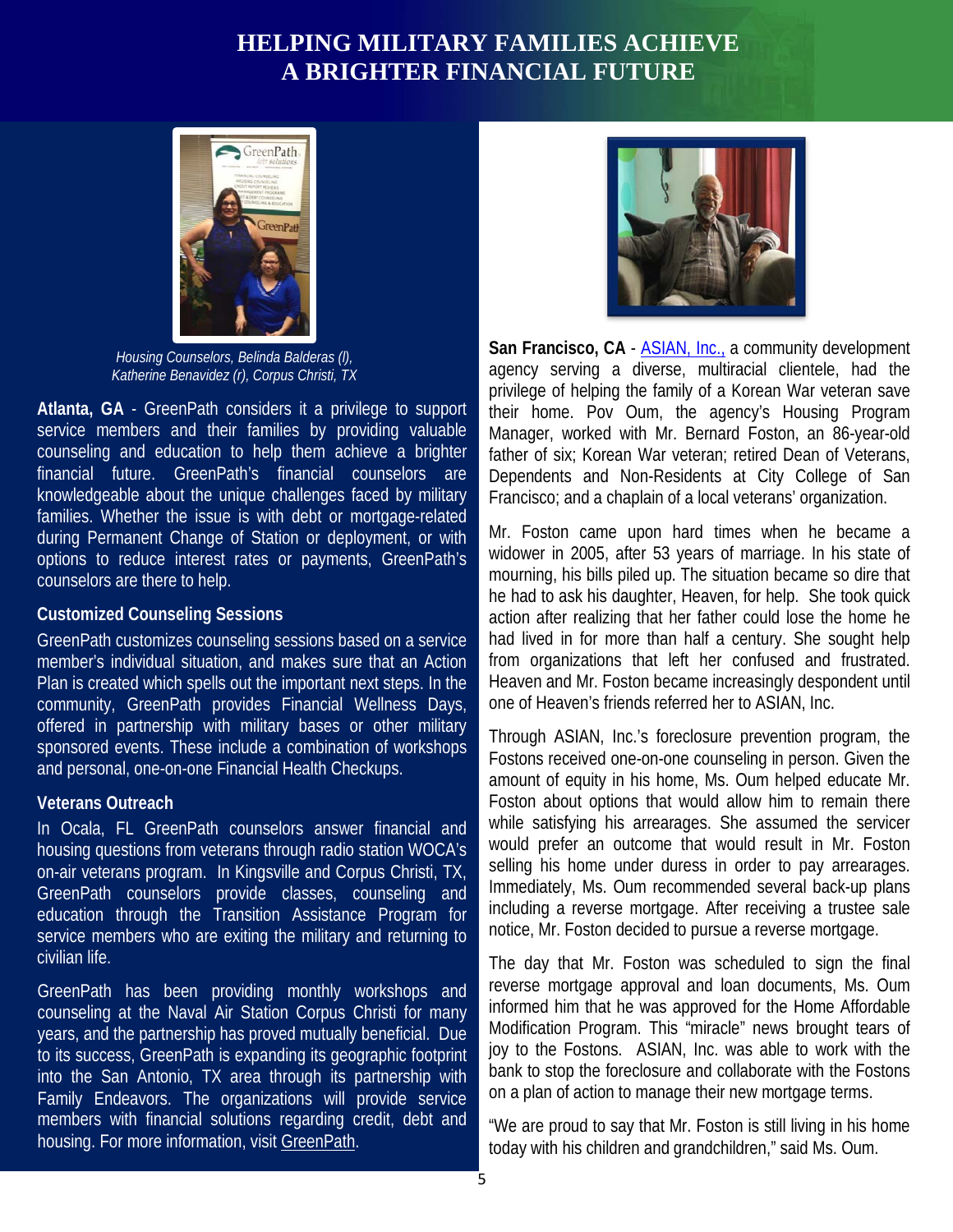## **HOUSING GRANTS PROVIDE SUPPORTIVE SERVICES FOR VETERAN FAMILIES**

The Supportive Services for Veteran Families (SSVF) program with the Veteran's Administration (VA), awards grants to private, non-profit organizations and consumer cooperatives to provide supportive services to very lowincome veteran families living in or transitioning to permanent housing. A number of the grantees are HUD-approved housing counseling agencies which have added supportive services to their list of counseling activities. For FY2014 more than \$600 million in grants will be awarded to eligible agencies who have submitted applications.

These agencies provide eligible veteran families with outreach, case management, and assistance in obtaining VA and other benefits, which may include:

- Health care services
- Fiduciary and payee services
- Daily living services

services

- Legal services • Child care services
- Transportation services
- Personal financial planning • Housing counseling services

In addition, agencies may also provide time-limited payments to third parties (e.g., landlords, utility companies, moving companies, and licensed child care providers) if these payments help veteran families stay in or acquire permanent housing on a sustainable basis.

For more information, visit the [SSVF program](http://www.va.gov/homeless/ssvf.asp) website.

#### **Success Story: Community Action of Northeast Indiana Helps a Veteran in Need**

**Ft. Wayne, IN** - Robert did not realize how much his life was going to change in a few short months after he answered an ad in his local newspaper about a Veteran housing program provided by [Community Action of Northeast Indiana \(CANI\),](https://www.canihelp.org/Pages/default.aspx) a Supportive Services for Veteran Families grantee. The SSVF program helps homeless Veterans locate and secure stable housing for themselves and their families. Through case management services, the Veteran may receive assistance for housing, employment, education, and VA benefits.

Robert proudly served in the military and trained as a qualified sharpshooter and marksman. However, he became ill and was honorably discharged. While living in Nebraska, Robert lost his wife of 20 years and moved back to Indiana to help care for his ailing father.

Two years later his father passed away and Robert had nowhere to live. He stayed in an old 13 X 16 garage on the property until he could get a job to earn enough money to live on his own. Robert wired the garage with electricity and used a space heater to stay warm.

Robert worked in construction for 20 years; however, he was no longer able to do so because of a spinal condition. Interviewing for new positions proved to be difficult because he has few teeth remaining as a result of foregoing dental care for several years. In spite of all this, Robert was determined to find work - no matter how temporary or shortterm. And he did just that. Robert said that he would often have only enough money to put one gallon of gasoline in his car at a time, but at least it would get him to another job.

care providers) if these VA assistance to cover the cost. Robert was so thankful for Two years ago Robert found out that he had prostate cancer. He had to travel over 60 miles one way, five days a week for nine weeks to receive treatments. Robert struggled finding the money for the gasoline needed to get to his appointments so he sought assistance from the Lutheran Hospital Cancer Care Center. The Cancer Center provided him with gasoline cards for the first three weeks of his care, until he was able to obtain the assistance that he promised to make a donation to the Cancer Center if he recovered.

> Robert learned about CANI through a newspaper ad and reached out to the agency. As a result, he met with CANI's SSVF Homeless Prevention Coordinator and completed the necessary paperwork. He was then assigned a case worker, who helped guide Robert in setting goals. The case worker also spoke with a landlord about how the program would work, and completed an inspection of the rental he had chosen.

> After moving into his new home, Robert said, "I am thankful for the assistance and the place is perfect! It's not far from work and only a few blocks from where my mother lives, so I am able to help her when she needs it."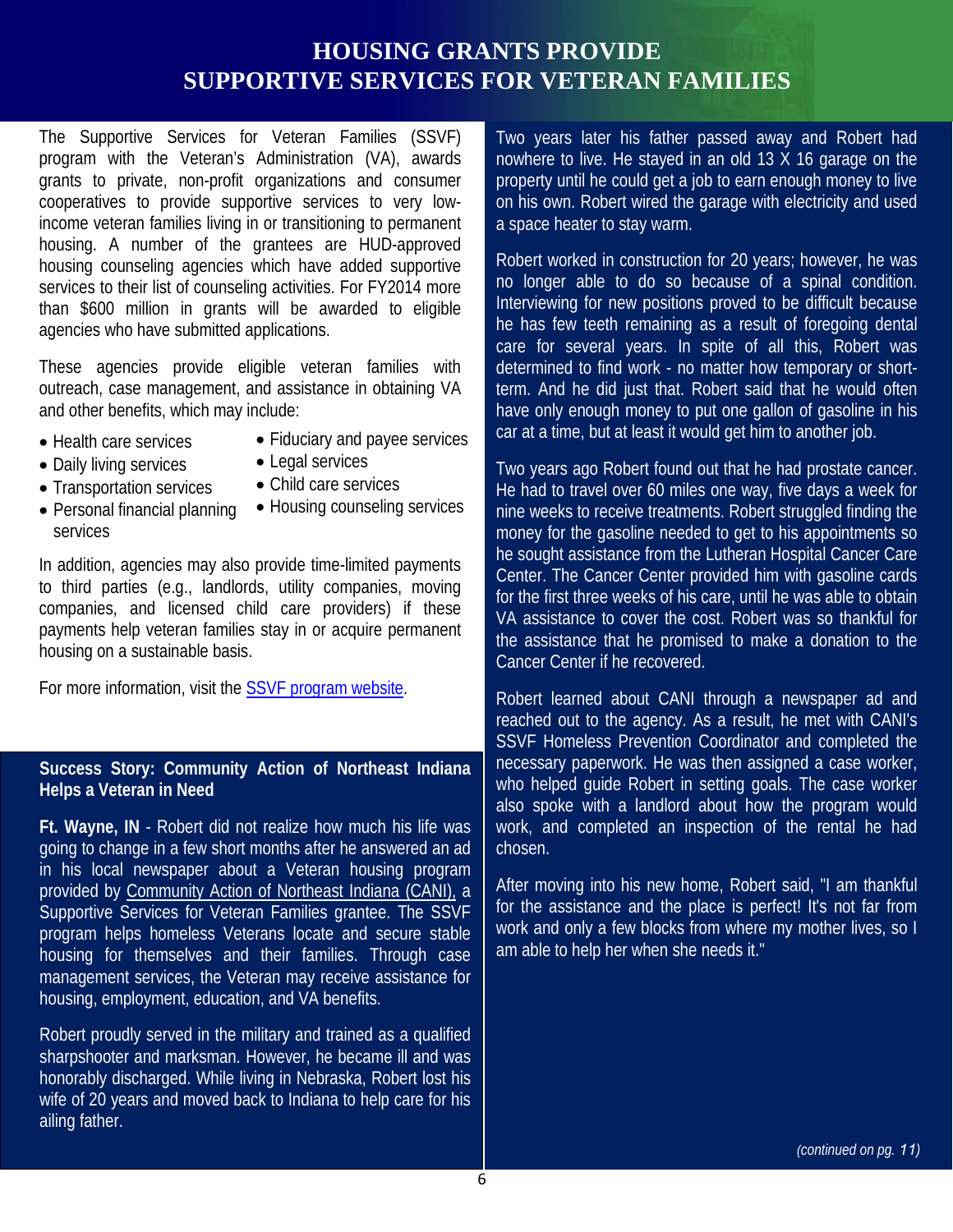## **MAY IS ASIAN AMERICAN AND PACIFIC ISLANDER HERITAGE MONTH**



Since 1977, the month of May recognizes the achievements and contributions of Asian Americans, Pacific Islanders and Native Hawaiians to American history, society and culture. This year, the Smithsonian Asian Pacific American Center's theme for Asian American and Pacific Islander (AAPI) Heritage Month is "I Am Beyond." The phrase captures the aspirations of the American spirit, how Americans of Asian and Pacific Islander descent have always sought to excel beyond the challenges that have limited equal opportunity in America.

All are invited to create and share their interpretation of the theme through art, music, performance and literature or through an event, video, film or documentary at the [Smithsonian's website.](http://www.apa.si.edu/) For those on social media, use the **[#IAMBEYOND](https://twitter.com/search?src=typd&q=%23IAMBeyond)** hashtag.

#### **Challenges Navigating the Housing Process Faced By Asian American and Pacific Islander Families**

#### **Overwhelmed by Foreclosure**

For Firoza, a mother living in Queens, New York, the foreclosure process was too overwhelming. She wasn't opening her mail. She wasn't answering the phone. She wasn't talking to people. That's what the stigma and fear of foreclosure did to her. Instead, she quietly went to a private realtor who asked for \$2,000 to help her get out of foreclosure. After paying the money, the realtor came back and told her the bank had denied her request.

She was working for a driving company that was steadily losing accounts, and her weekly paycheck was getting smaller and smaller. Firoza was really scared. She didn't know what to do, or if she would be able to keep the house she'd lived in for 10 years with her family. It wasn't until Firoza was able to connect with a housing counselor at Chhaya CDC that she was able to better understand her options for avoiding foreclosure and was more successfully able to obtain a loan modification and remain in her home.

#### **At-Risk of Losing Housing Voucher**

Across the country in San Jose, California, Mrs. Lin, an elderly woman who speaks very little English, was at risk of losing her Section 8 voucher because she was unaware of the exact steps required to change apartments. Instead, Mrs. Lin relied on the advice and misguidance of her new apartment manager. For several months, Mrs. Lin paid her portion of the rent, believing that the Housing Authority was paying the balance.

Unfortunately, the new apartment manager never notified the Housing Authority. This resulted in months of unpaid rent, and Mrs. Lin at risk of eviction. Making the situation even worse, the Housing Authority notified Mrs. Lin that her Section 8 voucher was being revoked because she had not followed the correct procedures for moving into her new apartment. Fortunately, a housing counselor at the Asian Law Alliance was able to assist Mrs. Lin to work with the Housing Authority to reinstate Mrs. Lin's Section 8 voucher and with the apartment manager to maintain her housing.

formance and literature or a experienced by many other Asian American and Pacific<br>1 or documentary at the a Islander families that have difficulty navigating the housing Firoza and Mrs. Lin's experiences are similar to those experienced by many other Asian American and Pacific process. AAPIs represent 6 percent of the U.S. population and are the fastest growing racial group in the United States – growing 46 percent from 2000 to 2010. Less discussed is the growth of AAPIs living in poverty that now reach over 2 million, growing by over a half million between 2007 and 2011. The AAPI community includes more than 20 different ethnicities speaking over 30 different languages and dialects.

#### **Impact of Limited English Proficiency**

AAPIs also have some of the highest rates of households with Limited English Proficiency. Among AAPI households, 32 percent are limited English proficient and experience some difficulty communicating in English, compared to 9 percent of the population as a whole.

A report released by the Government Accountability Office (GAO) highlighted English proficiency as a significant barrier impacting individual's ability to conduct everyday financial affairs. Limited English proficiency often led to families receiving mortgages that were unfit for their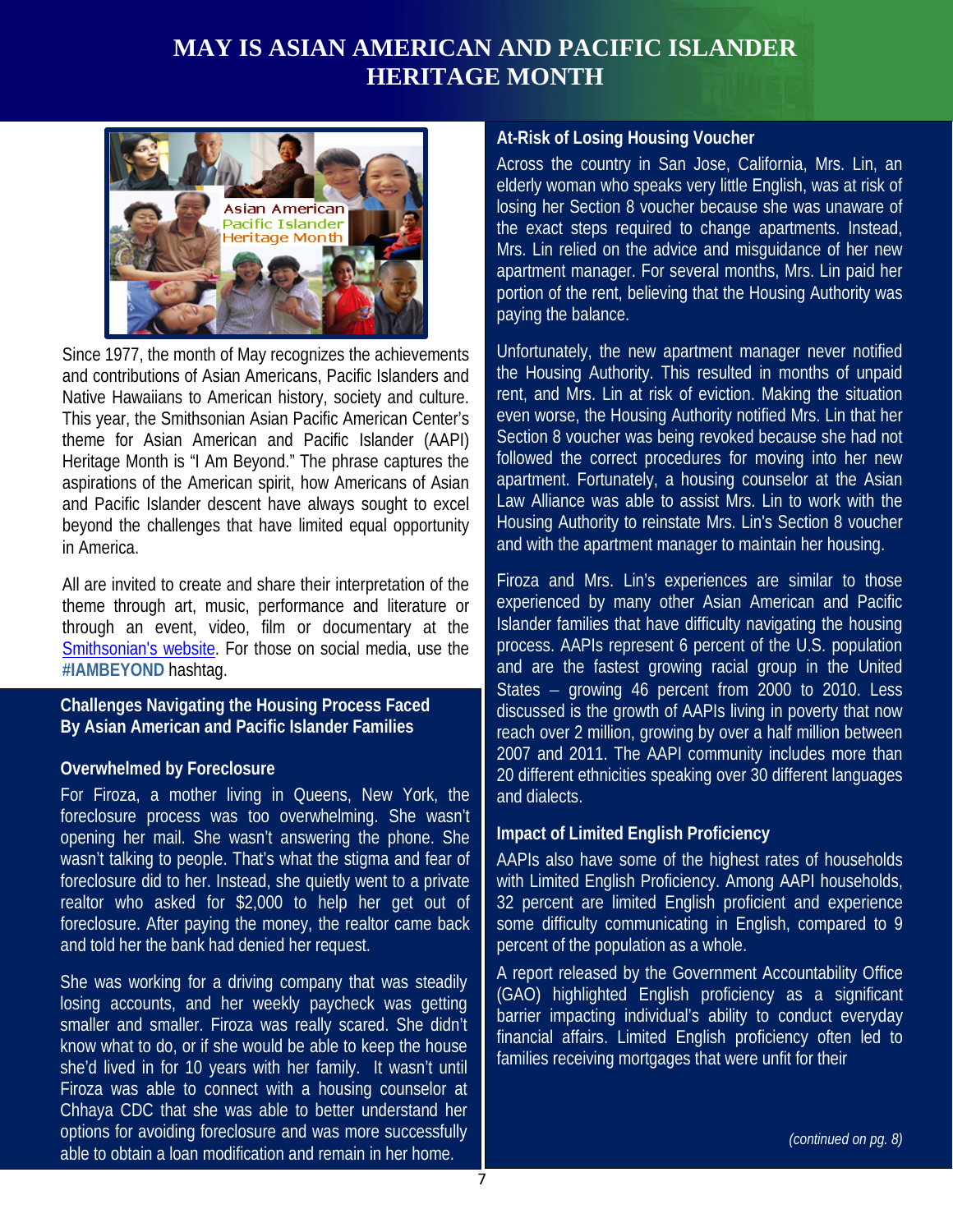## **MAY IS ASIAN AMERICAN AND PACIFIC ISLANDER HERITAGE MONTH, cont.**

*(continued from pg. 7) Challenges Navigating the Housing Process Faced By Asian American and Pacific Islander Families*



*Housing counselors and volunteers from the Center for Pan Asian Community Services at a housing fair in Atlanta, GA*

situation as well as households unable to access opportunities to modify their mortgage or receive the best modification for their situation. The GAO also found that additional efforts were needed to increase access for non-English speakers in the Department of Treasury's Home Affordable Modification Program.

#### **Living in High Housing Cost Regions**

Compounding these challenges, AAPI households are was too proud (to ask for disproportionately concentrated in high housing cost regions. They are more likely to have extremely high housing cost burdens and also more likely to be severely impacted by declining house values in the wake of the housing crisis, or completely priced out of homeownership opportunities.

AAPIs also face barriers to a variety of housing opportunities. In a study conducted by HUD on housing discrimination, it was found that AAPIs were 9.8 percent less likely to be told about and 6.8 percent less likely to be shown available rental units compared to whites. The numbers are more dramatic for AAPI homebuyers whom learn about 15.5 percent fewer available homes than equally qualified whites and are shown 18.8 percent fewer homes.1

#### **Providing Solutions to AAPI Communities**

Fortunately, Firoza and Mrs. Lin were able to connect with local housing counseling organizations with trained counselors that were able to walk them through the loan modification and housing process step-by-step in their own languages. Chhaya CDC and the Asian Law Alliance are among twenty housing counseling organizations that are part of the [National Coalition](http://www.nationalcapacd.org/)  [for Asian Pacific American Community Development.](http://www.nationalcapacd.org/)

<sup>1</sup> U.S. Department of Housing and Urban Development, ["Housing Discrimination](http://www.huduser.org/portal/publications/fairhsg/hsg_discrimination_2012.html)  [Against Racial and Ethnic Minorities 2012,"](http://www.huduser.org/portal/publications/fairhsg/hsg_discrimination_2012.html) June 2013.

**From Homelessness to Homeownership: Story of a Native Hawaiian Veteran**



**Oahu, HI**- In January 2011, Native Hawaiian Veteran and Hawaiian Home Lands beneficiary, Larry Kawaauhau Jr. (pictured) enrolled in [Hawaiian Community Assets' \(HCA\)](http://hawaiiancommunity.net/) financial literacy/rental education and credit counseling program. Years prior, Larry had dedicated himself to serving in the U.S. Army only to come back home to Hawaii with family conflicts and limited employment options. Faced with this reality, he soon became homeless as he continued to wait for his lease award on Hawaiian Home Lands.

Fortunately, he was able to secure a room at the Kumuhonua Transitional Shelter on Oahu. "For a long time I was too proud (to ask for help)...but finally I had to," shared Larry. While residing at the shelter, Larry was introduced to HCA, a HUD-certified housing counseling agency, and started working closely with his dedicated counselor. At intake, he reported an annual income of \$21,600, had \$0 in savings, a credit score of 563, and was facing more than \$28,000 in debt.

Showing the same commitment to his finances that he had shown during his service, Larry worked diligently to better his financial situation. Within three months he completed HCA's Kahua Waiwai Financial/Renter Education Workshop series, established a monthly budget, and set a savings goal and action plan to purchase a home.

By September 2011, his hard work was paying off. Larry had increased his credit score by 73 points and reduced his debt by \$5,000! "It felt good to know I could manage my money and debt," recalled Larry. "HCA told me that if I kept up the work, I could become a homeowner but that my first step was to secure a rental."

Building on his success, Larry continued with HCA and by January 2013 had secured both full-time employment with the United States Army and rental housing on Hawaii Island. Determined to realize his dream of homeownership,

*(continued on pg. 12)*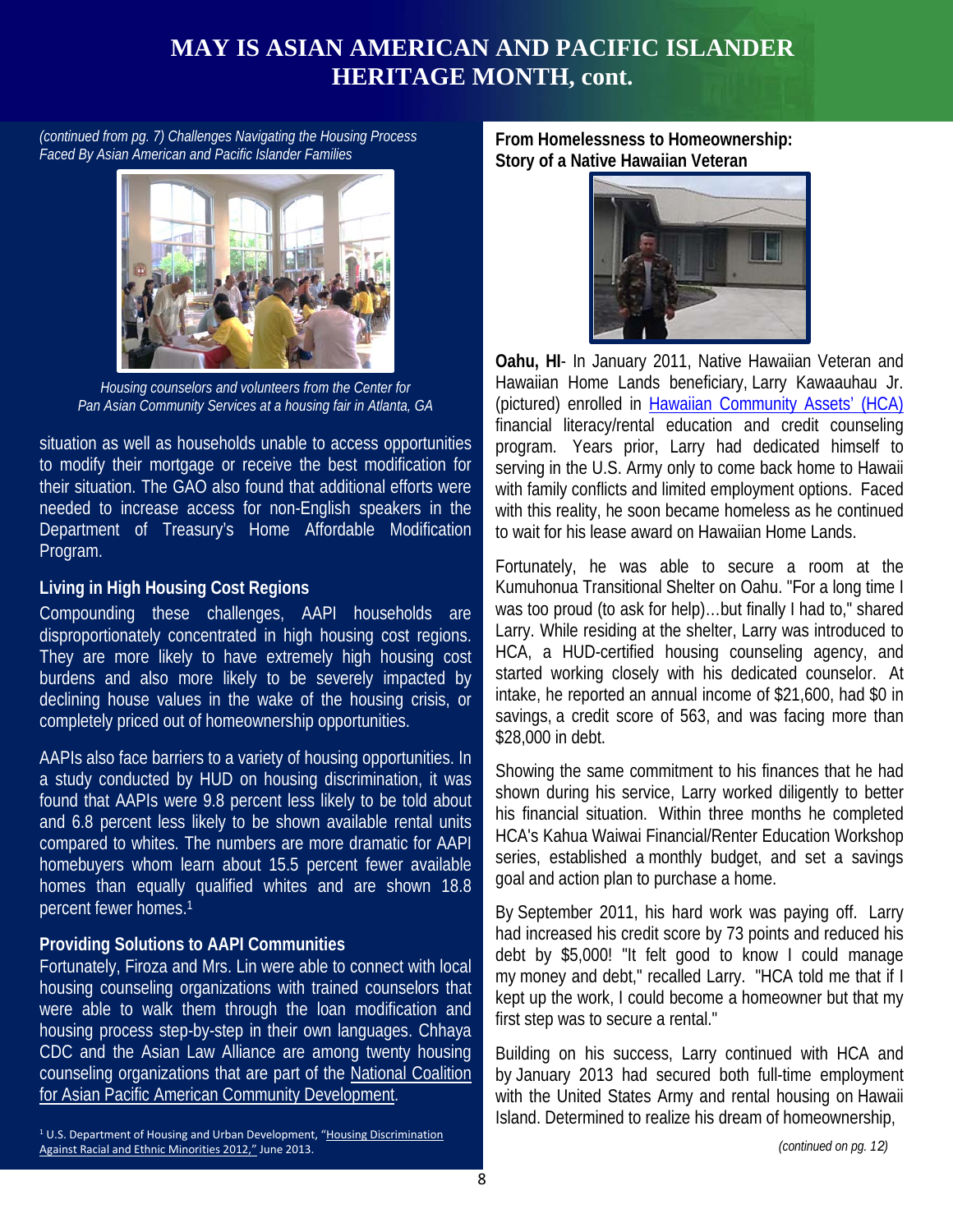## **INQUIRING MINDS WANT TO KNOW**

| Q: Where can housing counselors get access to<br>Office of Housing Counseling webinars?                                                                                                                                                                                                                                                                                                                                                                                                                                                                                                                                                                                                                                                                                                                                                                                                                                                                                                                                                                                                                                                                                                                                                                                                                                                                                                                                                                                                                                                                                                                                                                                                                                                            | Q: What are some best practices for developing client<br>action plans?                                                                                                                                                                                                                                                                                                                                                                                                                                                                                                                                                                                                                                                                                                                                                                                                                                                                                                                                                                                                                                                                                                                                                                                                                                                                                                                                                                                                                                                                                                                                                                                                                                                                                                                                                                                                                                                                                                           |
|----------------------------------------------------------------------------------------------------------------------------------------------------------------------------------------------------------------------------------------------------------------------------------------------------------------------------------------------------------------------------------------------------------------------------------------------------------------------------------------------------------------------------------------------------------------------------------------------------------------------------------------------------------------------------------------------------------------------------------------------------------------------------------------------------------------------------------------------------------------------------------------------------------------------------------------------------------------------------------------------------------------------------------------------------------------------------------------------------------------------------------------------------------------------------------------------------------------------------------------------------------------------------------------------------------------------------------------------------------------------------------------------------------------------------------------------------------------------------------------------------------------------------------------------------------------------------------------------------------------------------------------------------------------------------------------------------------------------------------------------------|----------------------------------------------------------------------------------------------------------------------------------------------------------------------------------------------------------------------------------------------------------------------------------------------------------------------------------------------------------------------------------------------------------------------------------------------------------------------------------------------------------------------------------------------------------------------------------------------------------------------------------------------------------------------------------------------------------------------------------------------------------------------------------------------------------------------------------------------------------------------------------------------------------------------------------------------------------------------------------------------------------------------------------------------------------------------------------------------------------------------------------------------------------------------------------------------------------------------------------------------------------------------------------------------------------------------------------------------------------------------------------------------------------------------------------------------------------------------------------------------------------------------------------------------------------------------------------------------------------------------------------------------------------------------------------------------------------------------------------------------------------------------------------------------------------------------------------------------------------------------------------------------------------------------------------------------------------------------------------|
| A: Housing counselors can get access to Office of Housing<br>Counseling webinars by visiting the Webinar Archives page,<br>which contains links to the archived versions of previously<br>recorded webinars presented by the Office of Housing<br>Counseling. In order to listen to the archived webinar, you<br>will need to call the 800# listed and enter the access code.<br>materials,<br>including<br>the<br>PowerPoint<br>course<br>Any<br>presentations are also posted there. Be sure to have the<br>presentations available so that you can follow along while<br>listening to the webinar.<br>For webinar archive questions, please contact Virginia<br>Holman at virginia.f.holman@hud.gov.<br><b>View Recent Webinars:</b><br>April 10, 2014 - Overview of the FY14 Housing<br>$\bullet$<br><b>Counseling Training Grant NOFA</b><br>Replay number: 800- 475-6701- Access Code: 324255<br>View the Presentation.<br>March 25, 2014 - CFPB 101- An Introduction and<br>$\bullet$<br>Overview of the Consumer Financial Protection<br><b>Bureau</b><br>Replay number: 800-475-6701- Access Code: 322069<br>View the Presentation.<br>Also review the Home Ownership and Equity Protection<br>Act compliance quide on the CFPB website, with a<br>discussion of housing counseling on page 29.<br>March 11, 2014 - Overview of FY14 - FY15 Housing<br><b>Counseling NOFA</b><br>Replay number: 800-475-6701 - Access Code: 320809<br>View the <b>Presentation</b> .<br>March 07, 2014 - Role of Coalitions in the Housing<br><b>Counseling Program</b><br>Replay number: 800-475-6701-Access Code: 320536<br>View the <b>Presentation</b> .<br>March 03, 2014 - CMS Developer Meeting<br>No recording.<br>View the <b>Presentation</b> . | A: HUD requires housing counseling agencies participating<br>in its Housing Counseling Program to create a client<br>action plan for all counseled clients except those<br>receiving reverse mortgage counseling.<br>The guide, Client Action Plan: Required Elements<br>and Best Practices informs HCAs of HUD's client action<br>plan requirements, covers best practices concerning the<br>proper use of a client action plan, and provides a model<br>client action plan template.<br>Below are recommended data fields in a Model Client<br>Action Plan covered in the guide:<br><b>CLIENT DATA</b><br><b>Client File ID No:</b><br>$\bullet$<br>Enter the client's File ID as used by the HCA.<br>Counselor:<br>$\bullet$<br>Enter the HCA counselor's name.<br><b>Counselor's Preferred Contact Method:</b><br>$\bullet$<br>Some counselors prefer to be reached by email,<br>while others prefer phone calls. The HCA counselor<br>should check the box indicating the preferred<br>communication method and corresponding phone<br>number or email address. Alternately, an HCA<br>counselor can check both boxes if both<br>communication types are satisfactory.<br>Name 1 and Name 2:<br>$\bullet$<br>Enter the name or names corresponding to your<br>Client File ID Number. While a Client File ID<br>number may correspond to more than two people,<br>this form is limited to entering two names under a<br>Client File ID number.<br><b>Client's Reason for Seeking Counseling:</b><br>$\bullet$<br>Check the primary reason that best describes why<br>the client is pursuing housing counseling. More<br>than one box may be checked, but it is best to<br>select one that matches the client's primary housing<br>goal or need.<br>Additional Remarks about client(s)' Housing<br>$\bullet$<br><b>Goals or Issues:</b><br>Use this space to further explain the client's<br>housing goal or need. An example is provided in<br>the Model Client Action Plan. |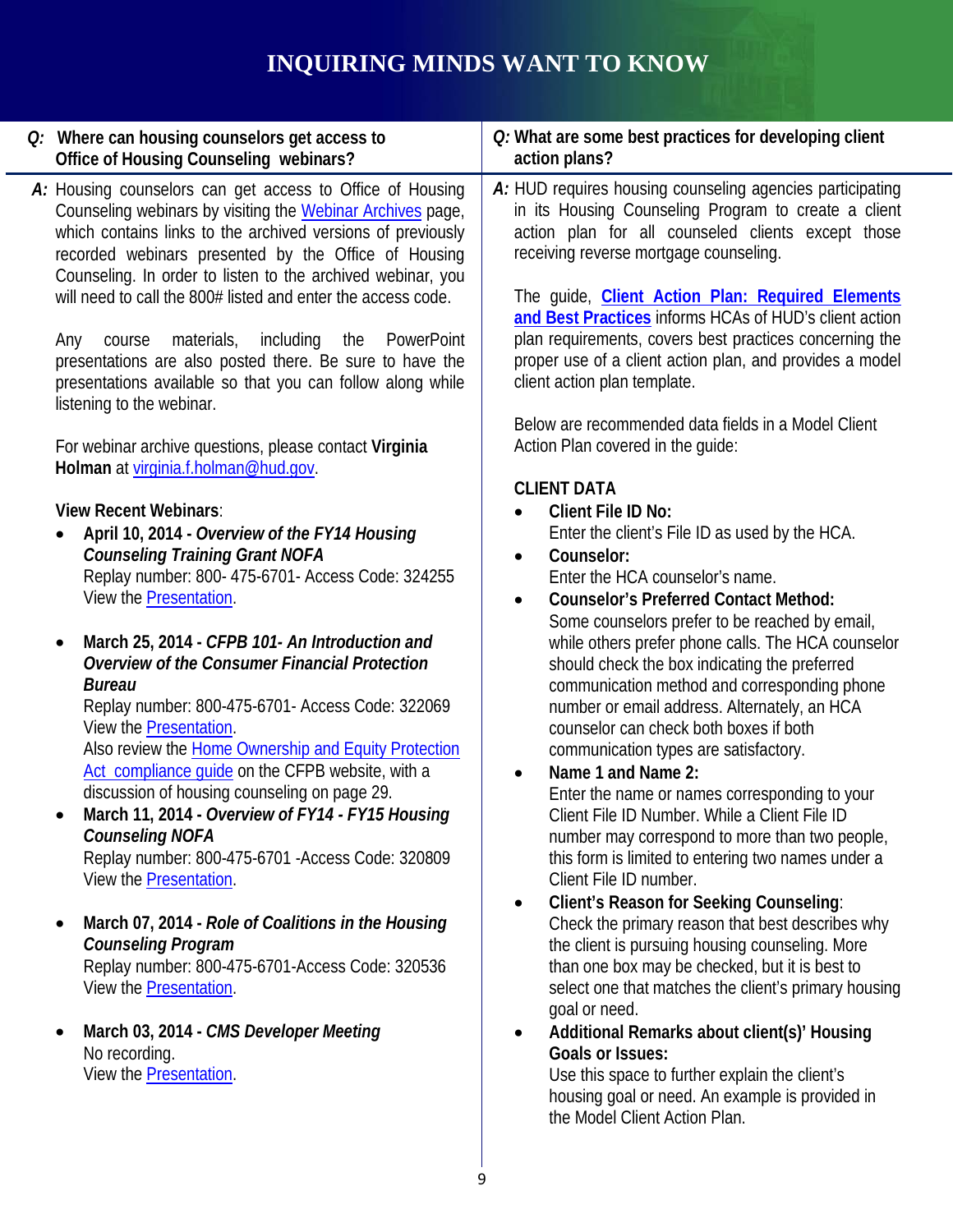## **INQUIRING MINDS WANT TO KNOW**

### *Q:* **What is the Servicemembers Civil Relief Act (SCRA)?**

*A:* Originally named the Soldiers and Sailors Relief Act of 1940, this legislation assists servicemen and servicewomen meet financial obligations incurred before they were activated for military duty. The SCRA can provide many forms of relief to military members. Personnel on active military duty are eligible for the reduced interest rates on debts that were incurred prior to enlistment in the military, or prior to the activation of a reservist or guardsman, unless in the opinion of the court, the ability to pay is not materially affected by reason of such service.

Below are some of the most common forms of relief.

- Mortgage Relief
- Termination of Leases
- Protection from Eviction
- 6-Percent Cap on Interest Rates
- Stay of Proceedings
- Reopening Default Judgments

on active duty for 9 months grace period prior to December Mortgage lenders may not foreclose, or seize property for a failure to pay a mortgage debt, while a service member is 31, 2014 unless they have the approval of a court. After December 31, 2014, the grace period for Service member's protection will revert back to 3 months. In a court proceeding, the lender would be required to show that the service member's ability to repay the debt was not affected by his or her military service.

Other provisions of the act protects service members and their families from eviction due to nonpayment of rents, ability to terminate leases when deployed to a new location for 90 days or more, and to have a cap of 6 percent interest rate on credit obligations incurred prior to active duty.

The provisions of the SCRA apply to:

- Active duty military personnel - members of the Army, Navy, Marine Corps, Air Force, Coast Guard;
- Commissioned officers of the Public Health Service and the National Oceanic and Atmospheric Administration who are engaged in active service;
- Reservists ordered to report for military service;
- Persons ordered to report for induction under the Military Selective Service Act; and
- Guardsmen called to active service for more than 30 consecutive days.

The U.S. Department of Justice, Civil Rights Division has the oversight and enforcement authority for SCRA. Visit the [SCRA website](http://portal.hud.gov/hudportal/documents/huddoc?id=92070.pdf) for more information.

*Q:* **HUD HECM roster eligibility includes not being listed on HUD's Credit Alert Interactive Response System (CAIVRS). Will this also be required for HUD Housing Counselor certification?**

*A:* HUD's HECM roster certification is governed by 24 CFR 206.304 which requires housing counselors not be listed on HUD's Credit Alert Interactive Response System (CAIVRS).

The proposed rule ["Housing Counseling Program: New](https://www.federalregister.gov/articles/2013/09/13/2013-22229/housing-counseling-program-new-certification-requirements)  [Certification Requirements"](https://www.federalregister.gov/articles/2013/09/13/2013-22229/housing-counseling-program-new-certification-requirements) published September 13, 2013, proposed to require only that a HUD-certified housing counselor:

- 1. pass the requisite examination,
- 2. be employed by a participating agency, and
- 3. be certified by HUD as competent to provide housing counseling services.
- *Q:* **What is the White House Initiative on Asian American and Pacific Islanders and how is HUD involved?**
- *A:* The [White House Initiative](http://www.whitehouse.gov/administration/eop/aapi/about) works to improve the quality of life and opportunities for Asian Americans and Pacific Islanders by facilitating increased access to and participation in federal programs where they remain underserved.

HUD Region IV participated in the [Region IV White House](http://www.whitehouse.gov/blog/2014/03/27/meeting-atlanta-s-aapi-community)  [Initiative on Asian Americans and Pacific Islanders](http://www.whitehouse.gov/blog/2014/03/27/meeting-atlanta-s-aapi-community)  [\(WHIAAPI\) Interagency Working Group](http://www.whitehouse.gov/blog/2014/03/27/meeting-atlanta-s-aapi-community) in the first community roundtable for over 75 Asian American and Pacific Islander community leaders in Atlanta, GA. The roundtable brought together federal agencies with the local Asian American and Pacific Islander (AAPI) community to provide information about essential programs and to listen to the concerns of the community. HUD participated in the Housing and Education breakout session. The Region IV WHIAAPI Interagency Working Group committed to moving beyond words to action and will be reviewing the roundtable results to develop an actionable plan going forward.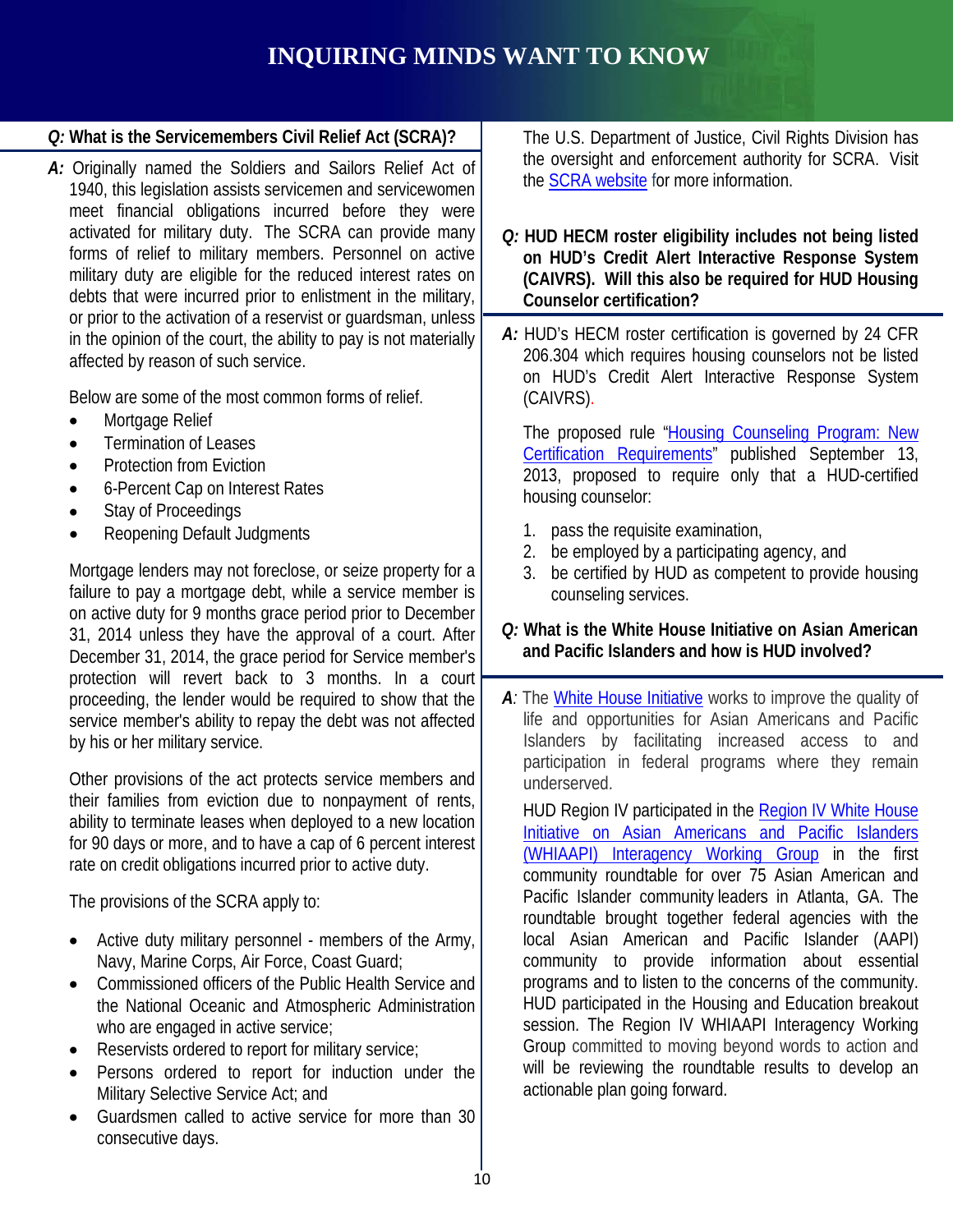## **SUCCESS STORY**

#### **Achieving Stability with Total Action for Progress**

 By Evelyn S. Jordan, PhD, MSW, Lead Case Manager, Total Action for Progress

**Roanoke, VA-** [Total Action for Progress \(TAP\)](http://www.tapintohope.org/) is a community action agency whose mission is to eradicate poverty by assisting individuals to become economically stable through education, employment, housing, and human and economic development. TAP began operating a Supportive Services for Veteran Families (SSVF) program in December 2013.

TAP's SSVF program provides rehousing and homelessness prevention services to eleven jurisdictions in urban and rural Virginia communities including the Cities of Roanoke, Buena Vista, Covington, Lexington and Salem and Counties of Roanoke, Botetourt, Craig, Alleghany, Bath and Rockbridge. The following success story reflects a bundling of TAP services and support from other agencies to assist a veteran in achieving stability.

#### **A Veteran's Journey**

release from incarceration in July 2013. According to him,<br>the facility did not provide much assistance with community The 59 year-old veteran arrived at a halfway house after his the facility did not provide much assistance with community services in Roanoke. After moving to another facility, he was directed to [Virginia CARES,](http://www.vacares.org/) a Transition Assistance Program for ex-offenders.

The Virginia CARES case manager provided assistance and guided the client to the TAP Homeless Veterans [Reintegration Program.](http://www.dol.gov/vets/programs/fact/Homeless_veterans_fs04.htm) As part of the program, the client was determined to change the direction of his life and worked at a temporary job to earn income. Eventually, he was referred to the lead case manager for the TAP SSVF, who assisted him in applying for VA benefits that he earned while serving in the Marine Corps. Since applying for benefits, the client is now receiving a veteran's pension, food stamps, and other supportive services, including a psycho-educational substance abuse support group through the TAP Veteran's [Welcome Home](http://www.tapintohope.org/VeteransProgram.aspx) program.

The client reports he is doing "excellent." Recently, he moved into his **very first** apartment at the age of 59 through a SSVF grant. He has become economically and independently stable for the first time in his life. In addition, he reports that he has very healthy and supportive relationships with his immediate and extended family and plans to travel to Ohio this summer to visit them.

*(continued from pg. 6) Community Action of Northeast Indiana Helps a Veteran in Need*

A few weeks after moving into his home, Robert received a letter that he had been approved for Social Security benefits. He also learned that his prostate cancer was in complete remission. After hearing this news, Robert donated double the amount of gasoline cards he had received in the past from the Cancer Center to help others in need. He was also able to give his mother a Christmas present, which he had not been able to do in years.

Having survived life's struggles, Robert is appreciative of the SSVF program and the assistance it provides to homeless veterans. He has also expressed his gratitude for the assistance provided to him by other agencies. Robert has been willing to help others in need and is determined to be successful. "I'm going to get it right this time," he said. "If I was any happier there would be two of me. The only thing missing from my life now is a girlfriend!"

View map of [SSVF grantees.](http://www.va.gov/HOMELESS/docs/SSVF/SSVF_Grantee_Map.jpeg) 



Robert in his new home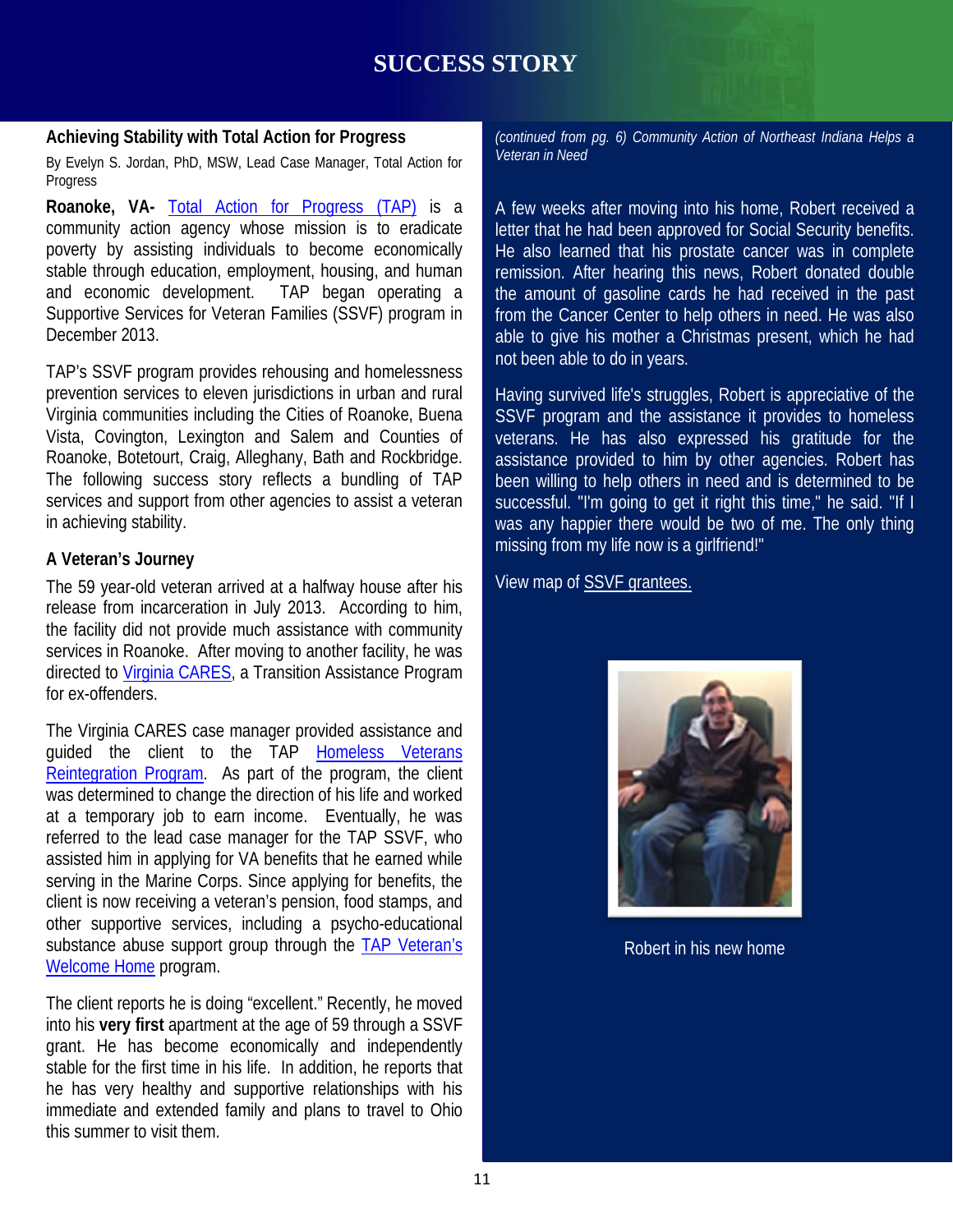#### **Part of a Team with a Common Goal**



*Maxine Brown-Young and Dion Young*

**Hampton Roads, VA**- Maxine Brown-Young and husband, Dion Young, came to the Urban League of Hampton Roads, Inc. in February 2013. Mrs. Young's hair salon had been experiencing major clientele loss during the past few years.

Fluctuations in the economy forced many of her loyal clients to readjust their priorities. As a result, getting their nails and hair professionally groomed became a luxury. Maxine's business was falling off drastically month to month.

Mr. Young is a Navy Reservist, and supporting a family with three young children on a reduced income was taking its toll. Frequent moves are hard enough for a military family, without the added fear of losing that home altogether.

Struggling with a monthly mortgage payment of \$1,480, the Young's found themselves almost \$3000 in arrears. Two and 1/2 months behind, they contacted the Urban League of Hampton Roads for Assistance.

The Urban League housing counselor assisted the Young's in preparing their financial documents for the lender as well as completing a loan modification application. The Young's were instructed to be assertive and to follow-up with the lender.

The housing counselor also followed up, acting as a professional connection between the homeowners and the servicer. This element of support prevented any delays in the decision-making process since the lender could reach out to the housing counselor if unable to reach the homeowner for additional questions or documentation.

The lender approved a three-month trial loan modification with the first payment beginning in October 2013. At the end of the trial period, the Young family was approved for a permanent modification. Their monthly mortgage payment was reduced to \$987.00, saving them nearly \$500.00 per month.

As a military man, Mr. Young already knew the value of being part of a team with a common goal. It is always a good decision to consult with and obtain the aid of a certified housing counselor who will work with clients and their lender instead of them going it alone.

Visit [Urban League of Hampton Roads.](http://www.ulhr.org/)

*(continued from pg. 8) From Homelessness to Homeownership: Story of a Native Hawaiian Veteran*

I off drastically month to **journey.** Larry completed a Kahua Waiwai Homebuyer<br>Education Warkshap ravioued bis credit rapert, and was Larry went on to enroll in HCA's Homebuyer Education Program through its Hawaii Island office. Together, with his HUD-certified counselor, he set out on the next phase of his Education Workshop, reviewed his credit report, and was referred by HCA to various affordable mortgage financing options before securing pre-qualification for a USDA 502 mortgage loan. For participating in HCA's homebuyer education program, he also became eligible for \$15,000 in grant funds for down payment assistance from fellow HUDcertified housing counseling agency, the [Council for Native](http://www.hawaiiancouncil.org/)  [Hawaiian Advancement](http://www.hawaiiancouncil.org/) through the Hawaii Family Finance Project.

> Using his \$15,000 in down payment assistance, Larry closed on his mortgage loan on July 11, 2013. In 30 months he had successfully moved from homelessness to homeownership, now living in a beautiful fee simple 3-bedroom, 2-bathroom home on Hawaii Island. "I feel blessed to be a homeowner. Thank you HCA for all that you do for the community, Native Hawaiians, and Veterans," finished Larry.